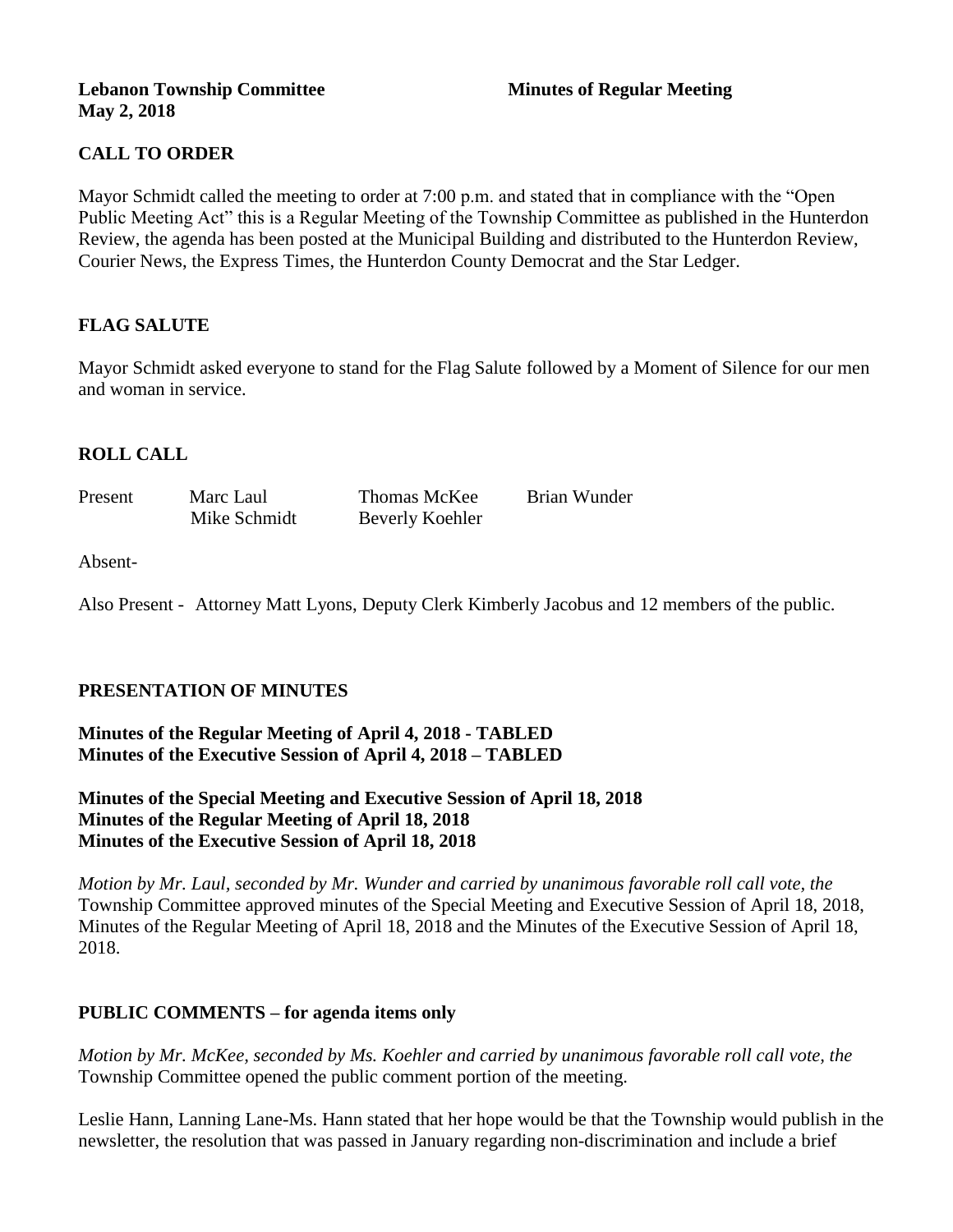LTCM 05/02/18 Page 2 of 9

article explaining why the Township did it. She thinks it is important and if it was unpresented to be distributed it to all employees and volunteers, she feels that it is equally important for it to be communicated to the residents of the Township. It is something to be proud of and promote.

*Motion by Ms. Koehler, seconded by Mr. McKee and carried by unanimous favorable roll call vote, the*  Township Committee closed the public comment portion of the meeting.

# **BOARD OF HEALTH MEMBER**

*Motion by Ms. Koehler, seconded by Mr. McKee and carried by unanimous favorable roll call vote, the*  Township Committee appointed Dr. Nicholas Avallone to the Lebanon Township Board of Health, for a 3 year term with the term ending December 31, 2020.

Mayor Schmidt administered the Oath of Office to Dr. Avallone.

Dr. Avallone thanked the Committee for allowing him to volunteer his time and talents to the Township. Dr. Avallone stated, by educating the residents about their health, about ways they can hopefully help prevent disease, prevent injury and then if there are some challenges in our community, hopefully they can be overcome from a medical standpoint. He looks forward to helping the community and to give counsel when asked of it and he really appreciates the opportunity to serve.

# **RESOLUTIONS**

## **Resolution No. 40-2018 – Equal Employment Opportunity**

*Motion by Mr. Laul, seconded by Ms. Koehler and carried by unanimous favorable roll call vote, the*  Township Committee approved Resolution No. 40-2018.

## **TOWNSHIP OF LEBANON COUNTY OF HUNTERDON STATE OF NEW JERSEY RESOLUTION NO. 40-2018 GOVERNING BODY CERTIFICATION OF COMPLIANCE WITH THE UNITED STATES EQUAL EMPLOYMENT OPPORTUNITY COMMISSION'S "Enforcement Guidance on the Consideration of Arrest and Conviction Records in Employment Decisions Under Title VII of the Civil Rights Act of 1964"**

WHEREAS, N.J.S.A. 40A:4-5 as amended by P.L. 2017, c.183 requires the governing body of each municipality and county to certify that their local unit's hiring practices comply with the United States Equal Employment Opportunity Commission's "Enforcement Guidance on the Consideration of Arrest and Conviction Records in Employment Decisions Under Title VII of the Civil Rights Act of 1964," *as amended*, 42 U.S.C. § 2000e *et seq*., (April 25, 2012) before submitting its approved annual budget to the Division of Local Government Services in the New Jersey Department of Community Affairs; and

WHEREAS, the members of the governing body have familiarized themselves with the contents of the above-referenced enforcement guidance and with their local unit's hiring practices as they pertain to the consideration of an individual's criminal history, as evidenced by the group affidavit form of the governing body attached hereto.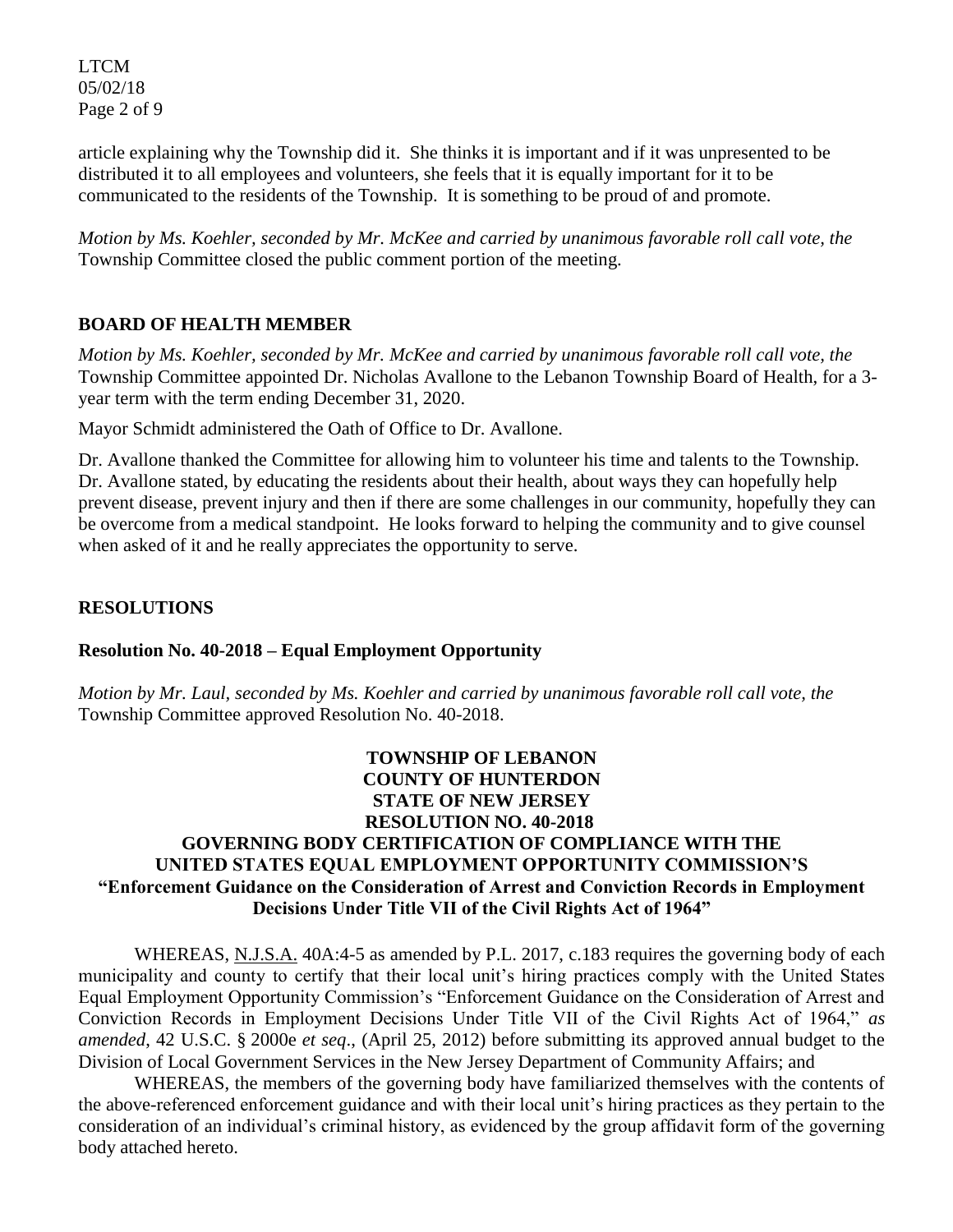LTCM 05/02/18 Page 3 of 9

NOW, THEREFORE BE IT RESOLVED, that the Township Committee of the Township of Lebanon, hereby states that it has complied with N.J.S.A. 40A:4-5, as amended by P.L. 2017, c.183, by certifying that the local unit's hiring practices comply with the above-referenced enforcement guidance and hereby directs the Clerk to cause to be maintained and available for inspection a certified copy of this resolution and the required affidavit to show evidence of said compliance.

#### **Resolution No. 41-2018 – 2018 Budget Self-Exam**

*Motion by Mr. McKee, seconded by Ms. Koehler and carried by unanimous favorable roll call vote, the*  Township Committee approved Resolution No. 41-2018.

#### **TOWNSHIP OF LEBANON COUNTY OF HUNTERDON STATE OF NEW JERSEY RESOLUTION NO. 41-2018**

**WHEREAS**, N.J.S.A.40A:4-78b has authorized the Local Finance Board to adopt rules that permit municipalities in sound fiscal condition to assume the responsibility, normally granted to the Director of the Division of Local Government Services, of conducting the annual budget examination; and,

**WHEREAS**, N.J.A.C.5:30-7 was adopted by the Local Finance Board on February

11, 1997; and,

**WHEREAS**, pursuant to N.J.A.C.5:30-7.2 thru 7.5 the Township of Lebanon has been declared eligible to participate in the program by the Division of Local Government Services, and the Chief Financial Officer has determined that the Township of Lebanon meets the necessary conditions to participate in the program for the 2018 budget year, so now therefore,

**BE IT RESOLVED**, by the Township Committee of the Township of Lebanon that in accordance with N.J.A.C.5:30-7.6a & b, and based upon the Chief Financial Officer's certification, the governing body has found the budget has met the following requirements:

- 1. That with reference to the following items, the amounts have been calculated pursuant to law and appropriated as such in the budget:
	- a. Payment of interest and debt redemption charges
	- b. Deferred charges and statutory expenditures
	- c. Cash deficit of preceding year
	- d. Reserve for uncollected taxes
	- e. Other reserves and non-disbursement items
	- f. Any inclusions of amounts required for school purposes
- 2. That the provisions relating to limitation on increases of appropriations pursuant to N.J.S.A.40A:45.2 and appropriations for exceptions to limits on appropriations found at 40A:4- 45.3 et seq. are fully met. (Complies with the "CAP" law.)
- 3. That the budget is in such form, arrangement and content as required by the Local Budget Law and N.J.A.C.5:30-4 and 5:30-5.
- 4. That pursuant to the Local Budget Law:
	- a. All estimates of revenue are reasonable, accurate and correctly stated;
	- b. Items of appropriation are properly set forth;
	- c. In itemization, form, arrangement and content, the budget will permit the exercise of the comptroller function within the municipality.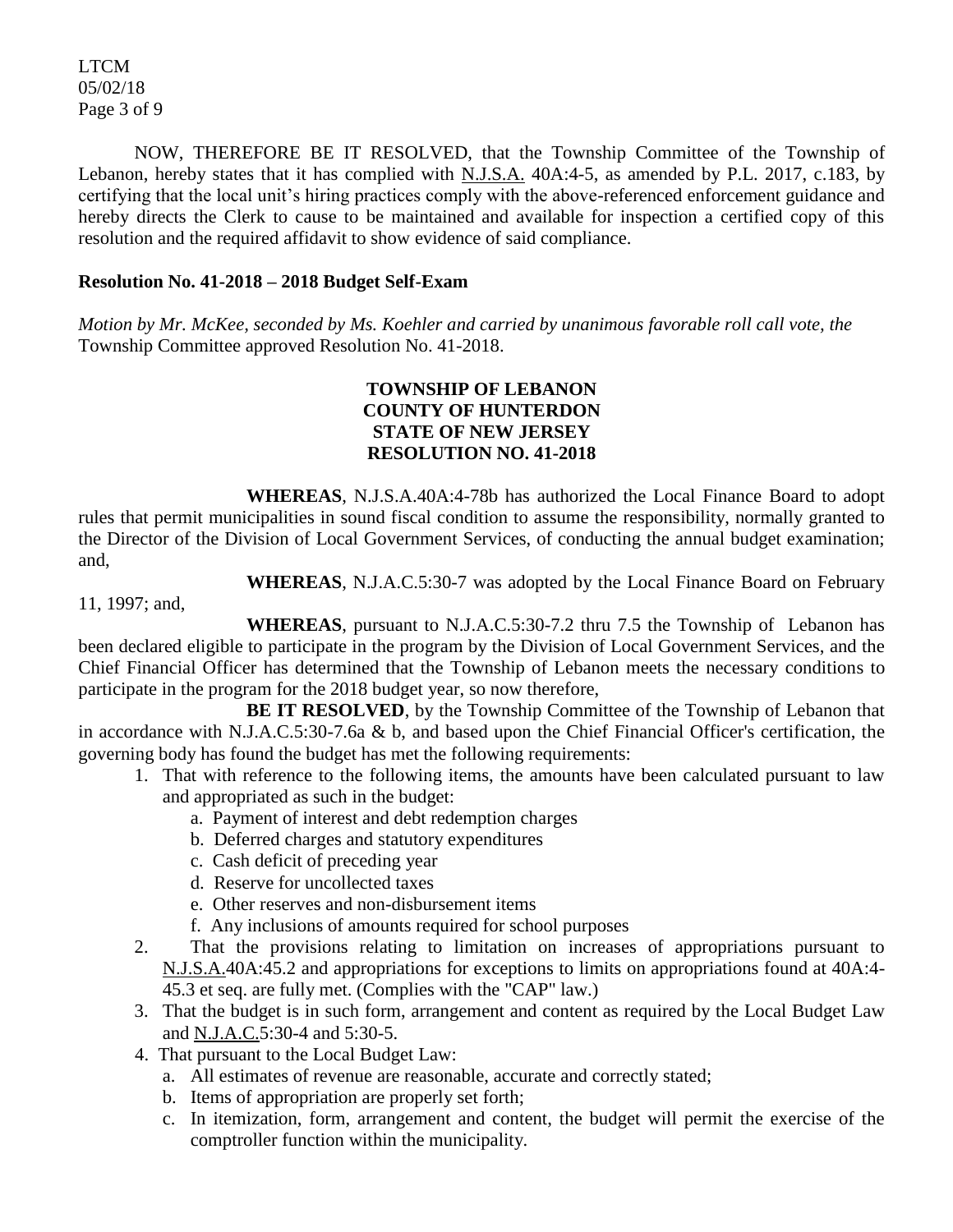- 5. The budget and associated amendments have been introduced, publicly advertised and adopted in accordance with the relevant provisions of the Local Budget Law, except that failure to meet the deadlines of N.J.S.A.40A:4-5, shall not prevent such certification.
- 6. That all other applicable statutory requirements have been fulfilled.

**BE IT FURTHER RESOLVED,** that a copy of this resolution be forwarded to the Director of the Division of Local Government Services.

# **2018 BUDGET**

## **Public Hearing**

*Motion by Mr. McKee, seconded by Mr. Wunder and carried by unanimous favorable roll call vote, the*  Township Committee opened the public comment portion of the meeting.

There were no comments.

*Motion by Ms. Koehler, seconded by Mr. Laul and carried by unanimous favorable roll call vote, the*  Township Committee closed the public comment portion of the meeting.

## **Budget Adoption**

*Motion by Mr. Laul, seconded by Ms. Koehler and carried by unanimous favorable roll call vote, the*  Township Committee approved the adoption of the 2018 Budget as introduced on April 4, 2018.

# **OLD BUSINESS**

## **Newsletter Policy**

Mayor Schmidt stated that there is no precedent about publishing a resolution in the Township Newsletter. The newsletter has been focused on community events and community education. To publish a resolution and this kind of Committee activity, it would require a policy change.

Mayor Schmidt stated that if anyone would like to make a motion to change the policy, the Committee would then discuss the policy changes further and see if there is a second to vote on the changes in the policy.

Mayor Schmidt asked for a motion to change the policy. No motion was made.

## **Municipal Telephones**

Mr. Laul stated that at the last meeting, the Committee discussed 3 telephone proposals, 2 were hosted systems and 1was a premise system. The Committee has asked for Representatives of the 2 hosted systems to come in and explain their systems.

Mr. Scott Koenig, TKG Technology, spoke to the Committee about the new telephone service that he had proposed for the Township. He found a company that is based in New Jersey and they do not charge per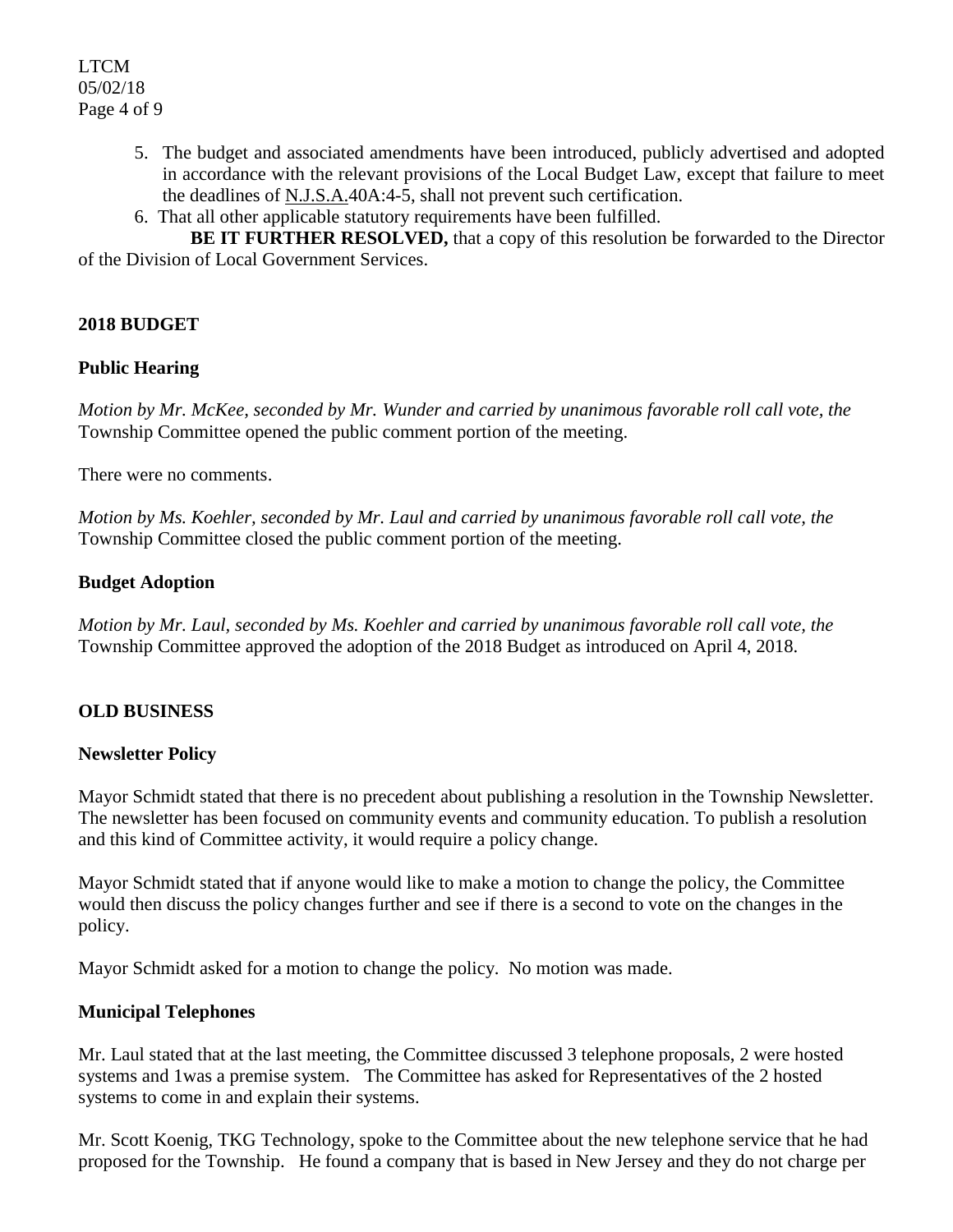LTCM 05/02/18 Page 5 of 9

extension, they only charge \$150 a month, plus taxes and fees. He explained that it is a hosted system and that he would like to consolidate all the phones to include the Police, DPW, Library and the Museum into a group of call paths. The savings from the Cooperative bill would be somewhere around \$300 to \$400 a month. If the Township takes the 24-month lease of the equipment, it is \$300 to \$400 a month, therefore no change to the budget. There would be no increase to the Township to make the change. By paying for the new phones through a leasing agreement, after the 24 to 36 month term, the Township would see another decrease in the bill by a few \$100. This company is a month-to-month company, no contract. The phones would be the Townships. They are a universal system that works on the Ethernet. If there were a catastrophe, the phones would continue to work through the data center in Parsippany.

# **Hagedorn**

Mayor Schmidt stated that the Township has been hearing of activity at the old Hagedorn facility, potentially a substance abuse facility may be opening up. There has been news out of Trenton that they may want to re-open it again as a state hospital. Municipal Clerk Sandorse, Committeeman Wunder and Mayor Schmidt are meeting with Senator Doherty on Wednesday afternoon to get his help in Trenton to make sure that the Township Committee and residents are aware of what might be going on at Hagedorn.

## **Lebanon Township Municipality Facebook page**

Mr. Laul stated that he had received information from the County regarding their Recreation program. Mr. Laul asked if there could be a standard policy to post items from the County to the Township's Facebook page.

*Motion Ms. Koehler, seconded by Mr. Wunder and carried by unanimous favorable roll call vote, the* Township Committee approved posting the Hunterdon County Recreation agenda to the Lebanon Township Facebook page.

## **NEW BUSINESS**

## **SADC Correspondence-Farmland Preservation Application Block 30 Lot 20**

*Motion by Mr. Laul, seconded by Ms. Koehler and carried by favorable roll call vote, the*  Township Committee supports the State preserving Block 30 Lot 20, SADC ID#10-0225 AYES: Wunder, Koehler, Laul Schmidt NAYES: 0 ABSTAIN: McKee

## **Free Computer/Electronic and Scrap Metal Recycling Event**

*Motion by Ms. Koehler, seconded by Mr. McKee and carried by unanimous favorable roll call vote, the*  Township Committee approved using Advanced Recovery for the October 13, 2018 Free Computer/ Electronic and Scrap Metal Recycling Event, 9 am to Noon at the Municipal Building.

## **Request from Fire Department-Parking at Fire Station #1**

*Motion by Mr. Wunder, seconded by Mr. McKee and carried by unanimous favorable roll call vote, the*  Township Committee approved a member of the Fire Department parking a camping trailer at Fire Station #1 subject to a hold-harmless agreement, for a 2-week period.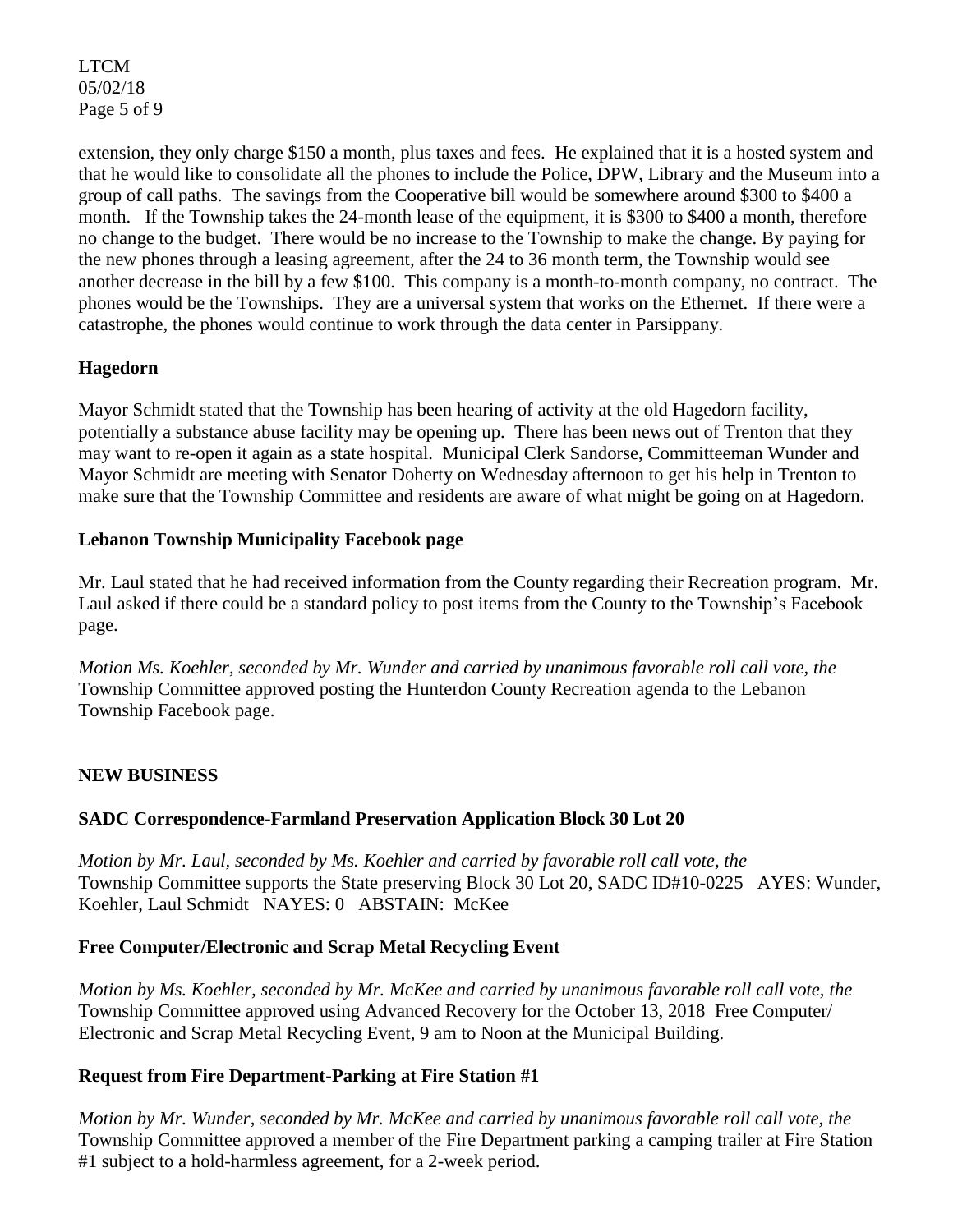LTCM 05/02/18 Page 6 of 9

#### **School Strategy Sessions**

Lebanon Township School Strategy Session-Ms. Koehler, Liaison to the schools, will be attending the meeting on May 15 & 22 and June 5.

## **PRESENTATION OF VOUCHERS**

Committee Members provided a description of vouchers exceeding \$1000.00.

*Motion by Ms. Koehler, seconded by Mr. McKee and carried by unanimous favorable roll call vote*, *the*  Township Committee approved the bill list in the amount of \$16,189.72.

#### **CORRESPONDENCE**

There was no correspondence.

## **PUBLIC COMMENTS**

*Motion by Mr. Laul, seconded by Mr. McKee and carried by unanimous favorable roll call vote, the*  Township Committee opened the Public Comment portion of the meeting.

Joyce Leftly, Red Mill Road, asked how the employees and volunteers were going to receive Resolution 19-2018. Mayor Schmidt stated that every resolution is posted on the website, they are in the minutes. The recording of the meetings are posted to the website.

Leslie Hann, Lanning Lane, stated that since the Facebook page doesn't have any policy or cost any money, to use that venue to promote the kind of resolution that is being handed out to every Township employee and volunteer.

Jessica Shea, Voorhees Road, stated that she supports the promotion of Resolution 19-2018, it is important for the public to know. She stated there has to be a way that would not interfere with policy that would not cost anything, to let the public know about interesting behavior related resolutions. She thinks that it would be wonderful for the public to know, not just the employees and volunteers.

Adam Duckworth, Musconetcong River Road, stated that the proposed Farmland Preservation Application for Block 30, Lot 20, is a preservation priority, as part of the Township's Open Space and Recreation Plan and it is part of the Master Plan. There is one item that he would like to request to be placed in the response to the State, from a trail connectivity perspective, which is also part of the Master Plan and OSRP. There is an opportunity to connect several preserved parcels of land with a little 20'easement about 100 yards long. Mr. Duckworth stated, that once it goes into Farmland Preservation, it would be very difficult to get the easement.

Mayor Schmidt stated that this is a public letter and the people are applying for the preservation. As the Mayor has learned, the Township has to get the trail easement in before it goes into SADC preservation. Once it's preserved for farmland, a trail is not an accepted use for farmland. This is the time to talk to the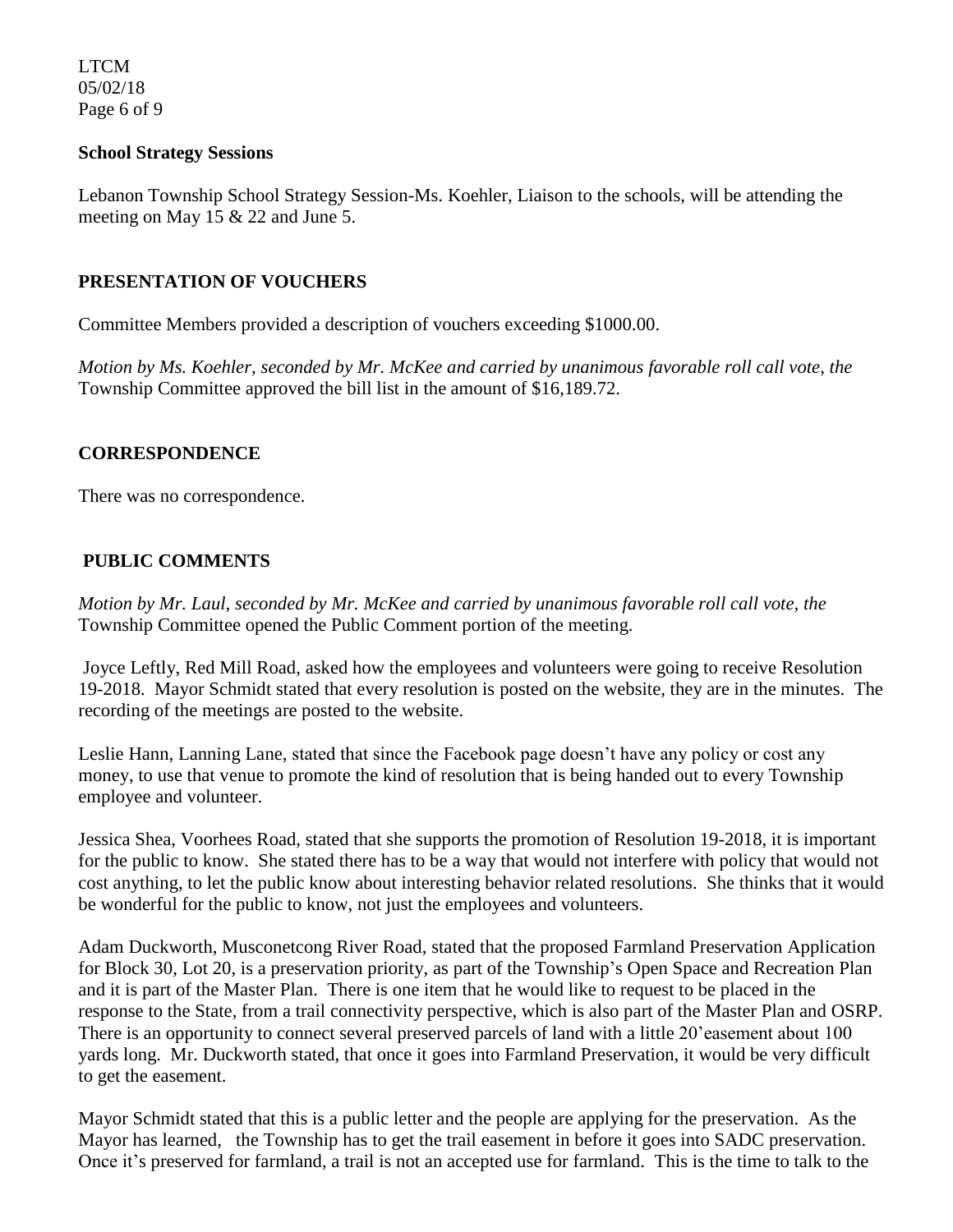LTCM 05/02/18 Page 7 of 9

owner, to have the owner agree as part of their SADC procedure to carve out an allowed use of a trail. This would have to be done at the time of the preservation, it would have to be on the survey and it would be an exclusion acceptance on their encumbrance.

*Motion by Mr. Wunder, seconded by Ms. Koehler and carried by favorable roll call vote, the Township*  Committee authorized Mr. Laul and Mr. Duckworth to coordinate discussions with the owner regarding the easement. AYES: Wunder, Koehler, Laul, Schmidt NAYES: 0 ABSTAIN: McKee

*Motion by Mr. Wunder, seconded by Ms. Koehler and carried by unanimous favorable roll call vote, the*  Township Committee closed the Public Comment portion of the meeting.

# **EXECUTIVE SESSION**

Action will most likely not be taken when the meeting reconvenes.

#### **Resolution No. 42-2018**

*Motion by Mr. Laul, seconded by Mr. Wunder and carried by unanimous favorable roll call vote, the* Township Committee approved Resolution No. 42-2018 and convened in executive session at 7:59 p.m.

#### **TOWNSHIP OF LEBANON COUNTY OF HUNTERDON STATE OF NEW JERSEY RESOLUTION NO. 42-2018**

## **RESOLUTION AUTHORIZING EXECUTIVE SESSION**

**WHEREAS**, the Open Public Meetings Act; *N.J.S.A.* 10:4-6 *et seq*., declares it to be the public policy of the State to insure the right of citizens to have adequate advance notice of and the right to attend meetings of public bodies at which business affecting the public is discussed or acted upon; and

**WHEREAS**, the Open Public Meetings Act also recognizes exceptions to the right of the public to attend portions of such meetings; and

**WHEREAS**, the Mayor and Committee find it necessary to conduct an executive session closed to the public as permitted by the *N.J.S.A*. 40:4-12; and

**WHEREAS**, the Mayor and Committee will reconvene in public session at the conclusion of the executive session;

**NOW, THEREFORE, BE IT RESOLVED** by the Mayor and Committee of the Township of Lebanon, County of Hunterdon, State of New Jersey that they will conduct an executive session to discuss the following topic(s) as permitted by *N.J.S.A*. 40:4-12:

\_\_\_\_\_\_A matter which Federal Law, State Statute or Rule of Court requires be kept confidential or excluded from discussion in public (Provision relied upon:

\_\_\_\_\_\_\_\_\_\_\_\_\_\_\_\_\_\_\_\_\_\_\_\_\_\_\_\_\_\_\_\_\_\_\_\_\_\_\_\_\_\_\_\_\_\_\_\_\_\_\_\_\_); \_\_\_\_\_\_A matter where the release of information would impair a right to receive funds from the federal government;

\_\_\_\_\_\_A matter whose disclosure would constitute an unwarranted invasion of individual privacy;

\_\_\_\_\_\_A collective bargaining agreement, or the terms and conditions thereof (Specify contract: \_\_\_\_\_

\_\_\_\_\_\_\_\_\_\_\_\_\_\_\_\_\_\_\_\_\_\_\_\_\_\_\_\_\_\_\_\_\_\_\_\_\_\_);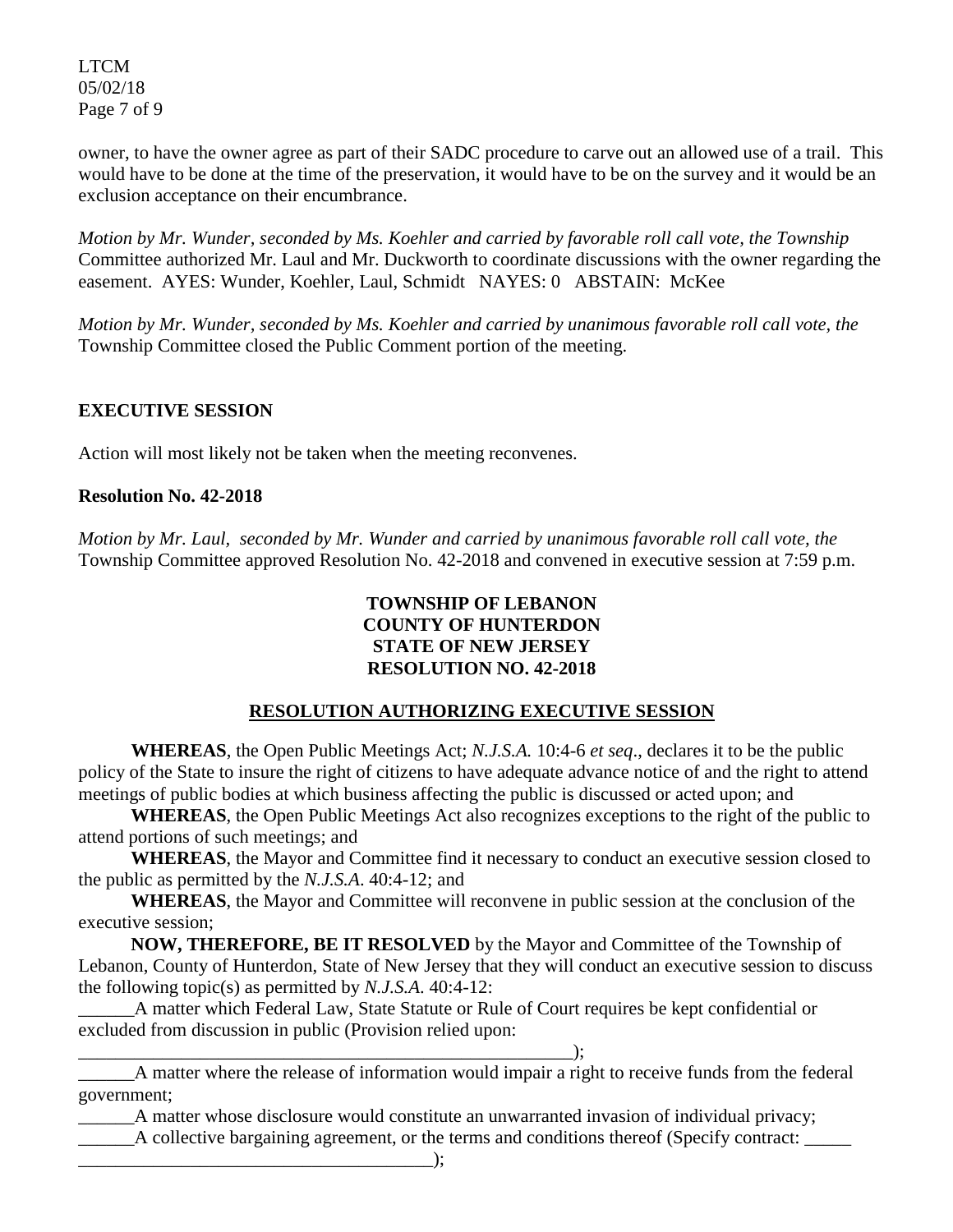#### LTCM 05/02/18 Page 8 of 9

\_\_\_\_\_\_A matter involving the purpose, lease or acquisition of real property with public funds, the setting of bank rates or investment of public funds where it could adversely affect the public interest if discussion of such matters were disclosed; Real Estate Acquisitions

X Tactics and techniques utilized in protecting the safety and property of the public provided that their disclosure could impair such protection;

\_\_\_\_\_\_Investigations of violations or possible violations of the law;

Pending or anticipated litigation or contract negotiation in which the public body is or may become a party; (The general nature of the litigation or contract negotiations is: \_\_\_Professional Service Contracts\_\_\_\_\_\_. The public disclosure of such information at this time would have a potentially negative impact on the municipality's position in the litigation or negotiation; therefore this information will be withheld until such time as the matter is concluded or the potential for negative impact no longer exists.)

\_\_\_\_\_\_Matters falling within the attorney-client privilege, to the extent that confidentiality is required in order for the attorney to exercise his or her ethical duties as a lawyer; (The general nature of the matter is:

OR the public disclosure of such  $\alpha$ information at this time would have a potentially negative impact on the municipality's position with respect to the matter being discussed; therefore this information will be withheld until such time as the matter is concluded or the potential for negative impact no longer exists.*)*;

\_\_**\_\_\_**Matters involving the employment, appointment, termination of employment, terms and conditions of employment, evaluation of the performance, promotion or disciplining of any specific prospective or current public officer or employee of the public body, where all individual employees or appointees whose rights could be adversely affected have not requested in writing that the matter(s) be discussed at a public meeting; (The employee(s) and/or general nature of discussion is: Union Contract the public disclosure of such information at this time would violate the employee(s) privacy rights; therefore this information will be withheld until such time as the matter is concluded or the threat to privacy rights no longer exists.; Deliberation occurring after a public hearing that may result in the imposition of a specific civil penalty or loss of a license or permit;

**BE IT FURTHER RESOLVED** that the Mayor and Committee hereby declare that their discussion of the subject(s) identified above may be made public at a time when the Township Attorney advises them that the disclosure of the discussion will not detrimentally affect any right, interest or duty of the Township or any other entity with respect to said discussion.

**BE IT FURTHER RESOLVED** that the Mayor and Committee, for the reasons set forth above, hereby declare that the public is excluded from the portion of the meeting during which the above discussion shall take place.

The Township Committee reconvened the public meeting at 9:53 p.m. No action was taken.

# **ADJOURMENT**

Having no further business to come before the Committee a motion was made by Ms. Koehler, seconded by Mr. McKee and carried by unanimous favorable roll call vote to adjourn the meeting at 9:54 p.m.

Respectfully submitted,